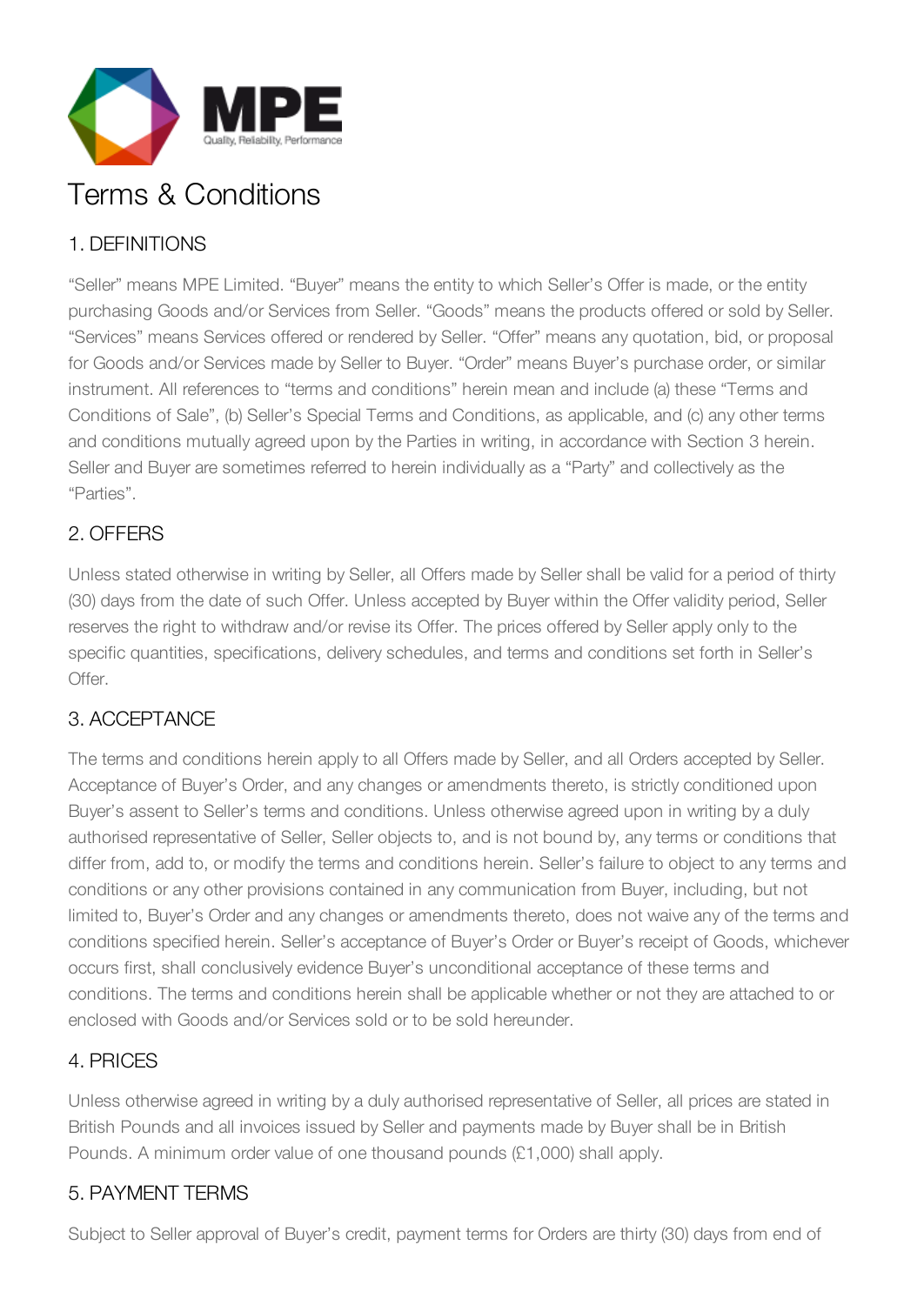month in which invoice is issued. In all other instances, payment terms shall be either cash in advance by wire transfer, or by an irrevocable letter of credit confirmed with Seller's bank. Buyer hereby waives any right of setoff against amounts due to Buyer from Seller.

# 6. TAXES

The amount of any present or future sales, use, excise, import duty, VAT, or other tax applicable to the manufacture, sale, or lease of Goods shall be added to Seller's invoice and shall be paid by Buyer, unless Buyer provides Seller a valid tax exemption certificate acceptable to the applicable taxing authority.

# 7. DRAWINGS & SPECIFICATIONS

All specifications, drawings and particulars of weights and dimensions submitted with offer made by the Seller are approximate only, and the descriptions and illustrations contained in the Seller's catalogues, price list and other marketing material are intended as indicative values only, none of these shall form part of the contract.

#### 8. PERFORMANCE

The Seller shall accept no liability for failure to attain any performance figures quoted, unless the Seller has specifically guaranteed them. If the performance figures obtained on any test provided for in the contract are outside the rejection limits specified therein, the Buyer will be entitled to reject the goods. If the Buyer becomes entitled to reject the goods, the Seller will repay to the Buyer any sum paid by the Buyer to the Seller on account of the contract price thereof or, at the Seller's option, the Seller will modify or replace the goods. The Buyer assumes responsibility that goods stipulated by the Buyer are sufficient and suitable for the Buyer's purposes save in so far as the Buyer's stipulations are in accordance with the Seller's advice.

# 9. INSPECTION AND TESTS

All Goods manufactured by Seller are subject to Seller's standard inspection and quality assurance processes and, if applicable, acceptance testing at Seller's facility. Any additional requirements mutually agreed by the Parties, including, without limitation, Buyer's source inspection or additional testing, are at Buyer's sole expense. If Buyer requires inspection by Buyer at Seller's place of manufacture, such inspection shall not unreasonably interfere with Seller's operations. Seller shall give Buyer at least two (2) business days advance notice of availability of Goods for Buyer's inspection. If Buyer fails to perform such inspection within three (3) business days after said notice is received, or such other period as agreed by Seller, inspection by Buyer shall be deemed to have been waived by Buyer.

#### 10. SAMPLES

Notwithstanding that a sample of the goods has been exhibited to and inspected by the Buyer, it is hereby declared that such a sample was so exhibited and inspected solely to enable the Buyer to judge for himself the quality of the bulk and not so as to constitute a sale by sample under this contract. The Buyer shall take the goods at his own risk as to their corresponding with the said sample or as to their quality condition or sufficiency for any purpose.

#### 11. PACKING AND PACKAGING

All Goods shall be packed and packaged in accordance with Seller's standard commercial packing and packaging methods. Any nonstandard or special packing or packaging requested by Buyer shall be at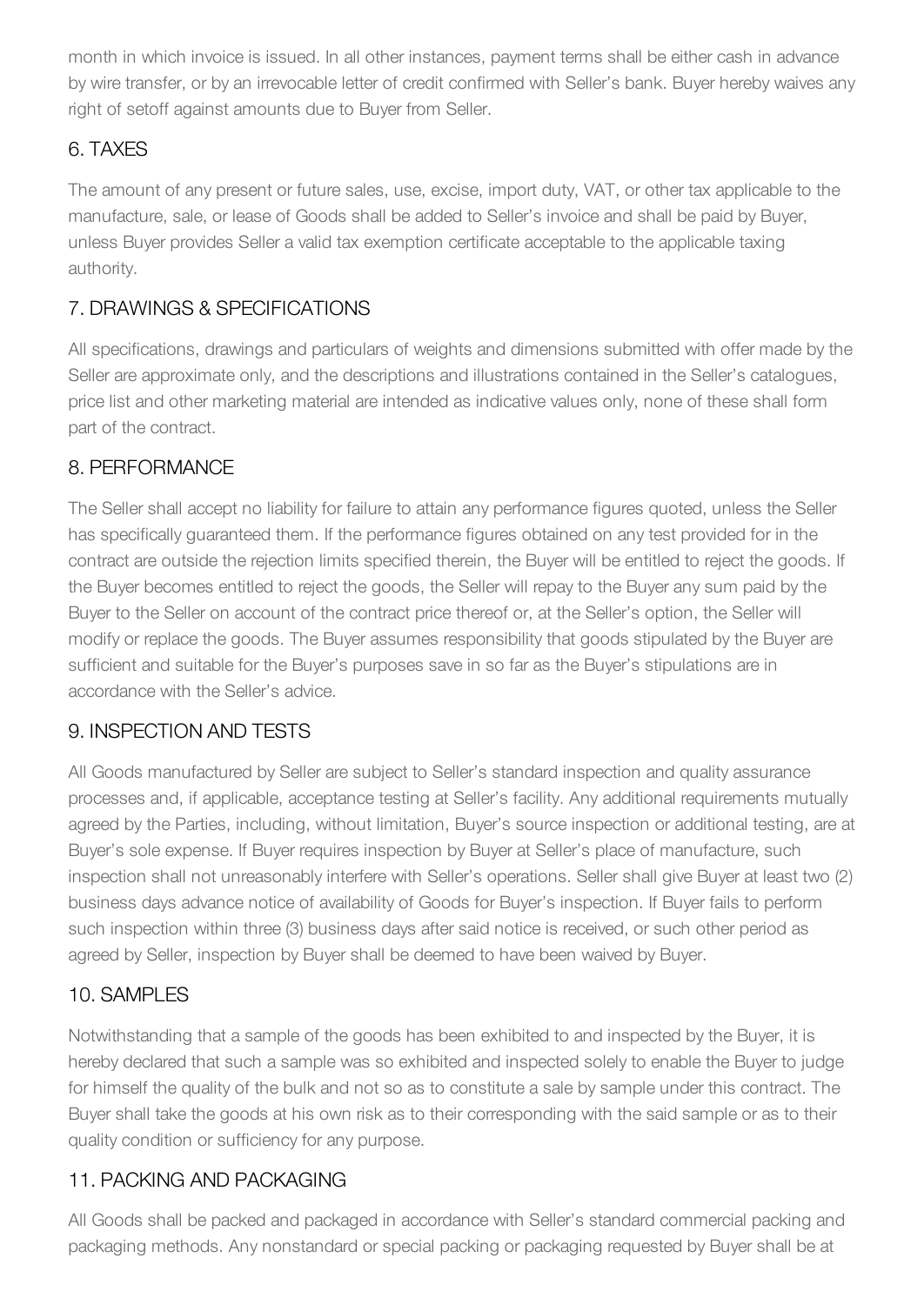Buyer's sole expense.

#### 12. DELIVERY CHARGE

Prices quoted are not inclusive of delivery charge. Freight/postage (and packing) will be charged at 2.5% unless otherwise stated.

#### 13. PASSING OF TITLE AND RISK

Risk of loss to Goods shall pass to Buyer upon delivery. Title to Goods shall remain that of Seller until such time as payment under all contracts has been made by Buyer, unconditionally, in full. In the event of failure by Buyer to make payment unconditionally, in full, in accordance with the contractual obligations, the Seller shall have the power to resell the Goods after reasonable notice, such power being additional to (and not in substitution for) any other power of sale arising by operation of law or implication or otherwise.

#### 14. DELIVERY SCHEDULES AND FORCE MAJEURE

Shipping dates are approximate and date from the receipt by the seller of an unconditional order by the buyer of the goods in accordance with the Offer together with all necessary Buyer-furnished information and materials, if applicable. Any delay or failure of Seller to perform its obligations under Buyer's Order shall be excused if such delay or failure is the result of an unforeseeable event or occurrence beyond the reasonable control of Seller, and without its fault or negligence, including, but not limited to, acts of God, actions by any governmental authority (whether valid or invalid), fires, floods, windstorms, explosions, riots, natural disasters, wars, sabotage, labour problems (including lockouts, strikes, and slowdowns), inability to obtain power, utilities, materials, labour, equipment, transportation, or court injunction. Delivery shall be deemed to take place when the Goods are delivered to the Buyer or its agents ex the Seller's works or are delivered by the Seller at such other place of delivery specified by the Buyer in his order. Where Goods or Services are to be delivered, if the Seller shall fail (otherwise than for any of the reason aforesaid) to deliver Goods or Services on the estimated delivery date the Buyer shall have no right to cancel the contract unless such failure continues for a period of sixty (60) days after the estimated delivery date. In such event, the Buyer shall be entitled to cancel the contract only in respect of the Goods remaining to be delivered after the expiration of that period. The Buyer shall not by reason of such non-delivery be entitled to reject or to cancel the contract in respect of any of Goods or Services which the Seller has or shall be able to deliver within the said period. In no circumstances shall the Seller be liable to compensate the Buyer, in damages, direct, consequential or otherwise, for non-delivery or late delivery of the Goods or Services.

#### 15. LOSS OR DAMAGE IN TRANSIT

Packing of Goods shall be examined by the Buyer on receipt and notification of damage or breakage shall be sent in writing both to the Seller and the carrier within three (3) days of receipt. In the case of loss in transit or delay in delivery, notification in writing shall be sent to the Seller and the carrier by the Buyer within fourteen (14) days of the date of the invoice. "unexamined" signatures do not relieve the Buyer of his liability and the Seller shall not be responsible for any claim or claims if the Buyer fails to comply with this clause.

#### 16. ACCEPTANCE OF GOODS

The Buyer shall inspect delivered Goods on receipt from the Seller and shall within seven (7) days of such inspection give notice in writing to the Seller of any reason whereof the Goods are not in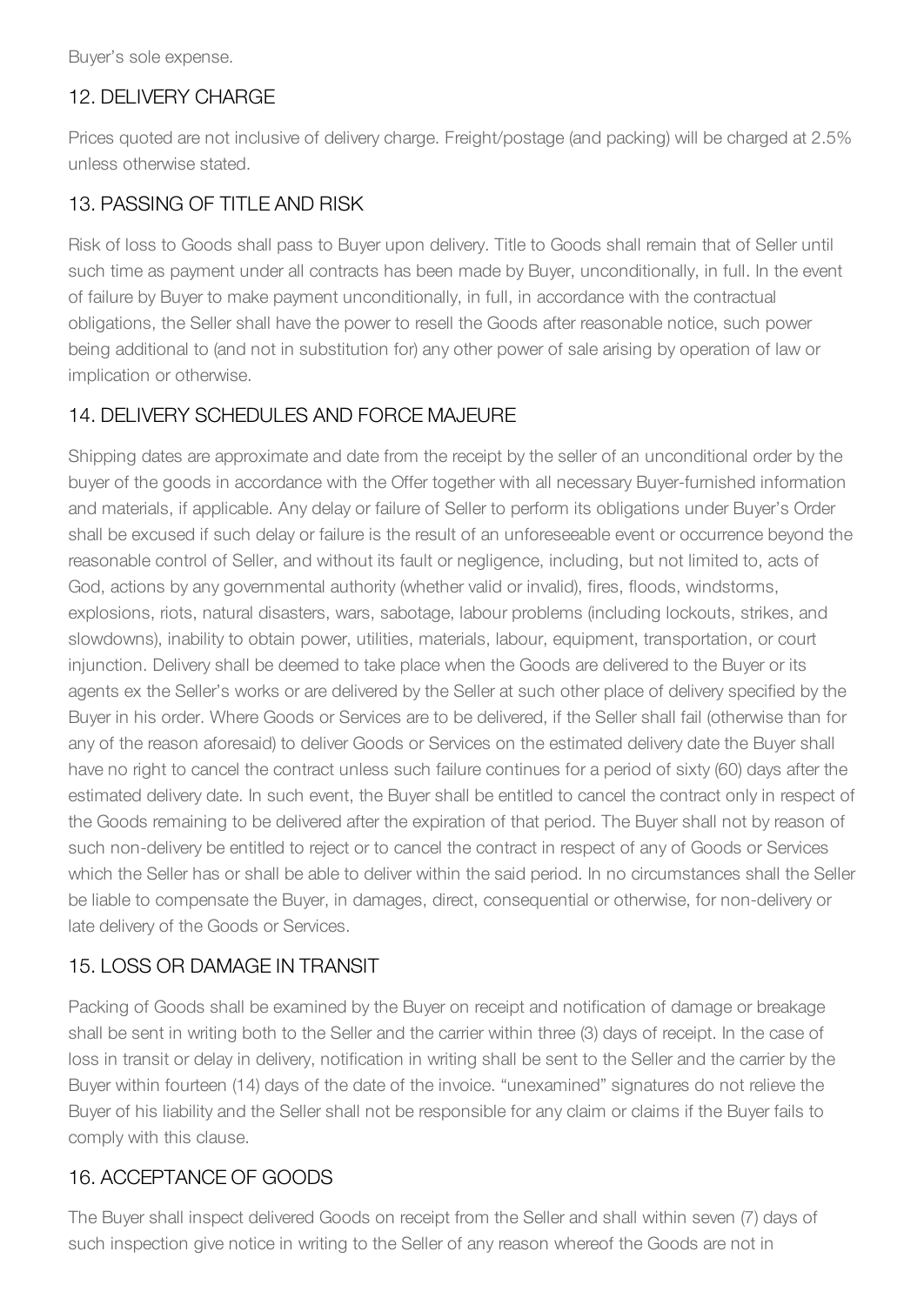accordance with the contract. If the Buyer shall fail to give such notice, the Goods shall be deemed to be in all respects in accordance with the contract and the Buyer shall be deemed to have accepted the Goods.

# 17. CHANGES

Buyer may request changes to the general scope of Buyer's Order by a written notice, of no less than sixty (60) days, provided to Seller, however, such changes shall not be effective until and unless Seller consents to such changes in writing. If any such changes cause an increase or decrease in the cost of, or the time required for, the performance of any part of Buyer's Order, an equitable adjustment shall be made to the price and/or delivery schedule, and Buyer's Order shall be modified to reflect such change and adjustment in writing.

#### 18. TERMINATION

Buyer may request cancellation or termination of Buyer's Order for Buyer's convenience, in whole or in part. Seller agrees to cooperate with Buyer in attempting to effect such cancellation or termination conditioned upon Buyer paying Seller for all Goods delivered and/or Services performed, and for all work in process, including all applicable direct and indirect costs, normal profit on such costs, settlements with suppliers, and related termination expenses. To the extent possible, Seller shall use reasonable commercial efforts to divert materials and work in process from Buyer's Order to other customers' orders.

# 19. LIMITED WARRANTY

Seller warrants that Goods delivered under Buyer's Order shall be free from defects in material and workmanship, and conform to Seller's specifications for a period of twelve (12) months from the date of original shipment. This warranty does not apply to any Goods that, upon examination by Seller, are found to have been (a) mishandled, misused, abused, or damaged by Buyer or Buyer's customer, (b) altered from its original state or repaired without Seller's prior written approval, or (c) improperly stored, installed, operated, or maintained in a manner inconsistent with Seller's instructions. This warranty does not apply to defects attributed to normal wear and tear. Seller, at its sole option, shall repair or replace defective Goods, or issue Buyer a credit for the original price of the defective Goods. Such repair, replacement and credit by Seller shall be Buyer's sole remedy for defective Goods and Services. Under no circumstances is Seller liable for retrieval, removal, dismantling, re-installation, redeployment, or recommissioning of any defective Goods or any costs associated.

# 20. PATENT, COPYRIGHT AND TRADE MARKS

No representation, warranty or indemnity is given by the Seller that the goods do not infringe any letter's patent, copyright or trade mark, registered designs or other industrial rights.

# 21. PROPRIETARY RIGHTS

Seller shall retain all right, title, and interest in and to any data, information, software programs, tools, specifications, templates, scripts, ideas, concepts, inventions, works of authorship, products, knowhow, processes, techniques, and the like used or developed by Seller, its employees, and its subcontractors in connection with Buyer's Order. Buyer agrees that Seller retains all proprietary rights in and to all products, specifications, designs, discoveries, inventions, patents, copyrights, trademarks, trade secrets, and other proprietary rights relating to Goods or Services. Unless otherwise identified in writing to Seller, no information or knowledge heretofore or hereafter disclosed to Seller in the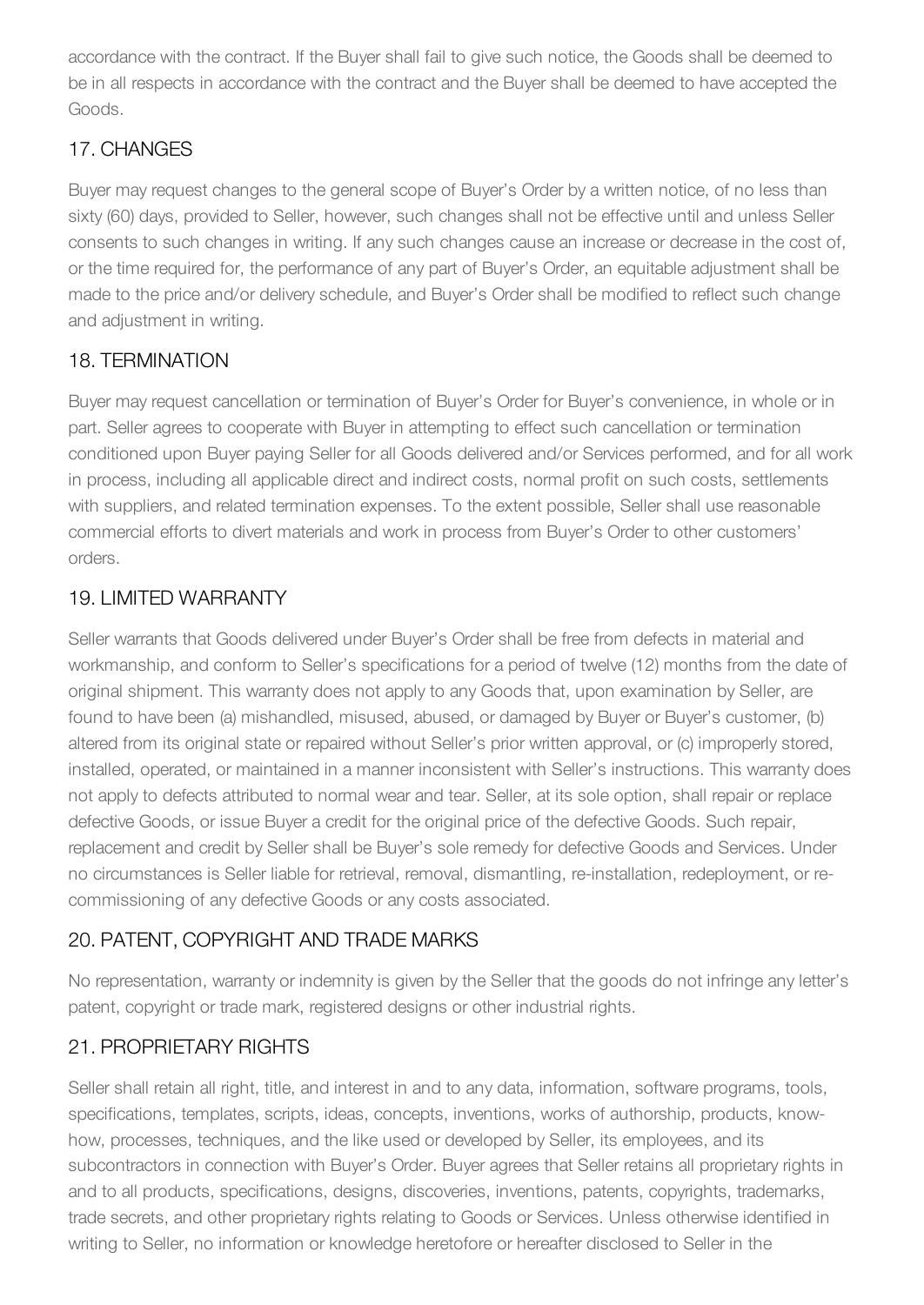performance of, or in connection with, the terms hereof, shall be deemed to be confidential or proprietary and any such information or knowledge shall be free from restrictions, other than a claim for patent infringement, as part of the consideration hereof.

#### 22. INDEMNIFICATION

Each Party (the "Indemnifying Party") agrees to indemnify, defend, and hold harmless the other Party, its officers, directors, and employees (the "Indemnified Parties") from and against any and all liabilities, losses, expenses, liens, claims, demands, and causes of action ("Claims") for death, personal injury, or property damage arising out of any negligent act or omission of the Indemnifying Parties in the performance of Buyer's Order, except to the extent such Losses are contributed to by (a) the negligence or wilful misconduct of the Indemnified Party, (b) the negligence or wilful misconduct of any third parties, or (c) equipment, information, or materials furnished by Buyer to Seller. Seller's indemnification of Buyer does not apply unless Buyer (a) notifies Seller in writing of any such Claim as soon as reasonably practicable, and (b) allows Seller to control, and reasonably cooperates with Seller, in the defence of any such Claim and related settlement negotiations.

# 23. LIMITATION OF LIABILITY

Notwithstanding any other provision herein, under no circumstances shall either Party be liable for any consequential, special, incidental, indirect, multiple, administrative, or punitive damages, or any damage of an indirect or consequential nature arising out of or related to its performance under Buyer's Order, including, without limitation, loss of use, loss of revenues, loss of anticipated profits, and cost of capital, whether based upon breach of Buyer's Order, warranty, negligence, or any other type of Claim, and whether grounded in tort, contract, civil law, or other theories of liability, including strict liability, even if advised in advance of the possibility of such damages. Seller's total liability arising from or related to Buyer's Order, including, but not limited to, its liability for indemnity, defence, and hold harmless obligations under Buyer's Order, is limited to no more than the amount paid by Buyer to Seller under Buyer's Order, and Buyer agrees to indemnify Seller for any excess amounts. To the extent that this limitation of liability conflicts with any other Section or provision herein, such provision shall be regarded as amended to whatever extent required to make such provision consistent with this clause.

# 24. ORDER OF PRECEDENCE

The following order of precedence shall apply in the event of an inconsistency within Buyer's Order and its related documents, as applicable:

- Seller's Special Terms and Conditions
- Seller's Terms and Conditions of Sale
- Specification
- Statement of Work or Scope of Services

# 25. GOVERNING LAW AND VENUE

The performance of the Parties, and any judicial or arbitration proceedings, shall be construed and governed in accordance with the laws of England.

# 26. DISPUTES AND ARBITRATION

The Parties shall attempt to resolve any dispute, controversy, or claim arising under or relating to Seller's Offer or Buyer's Order, or to a material breach, including its interpretation, performance, or termination. If